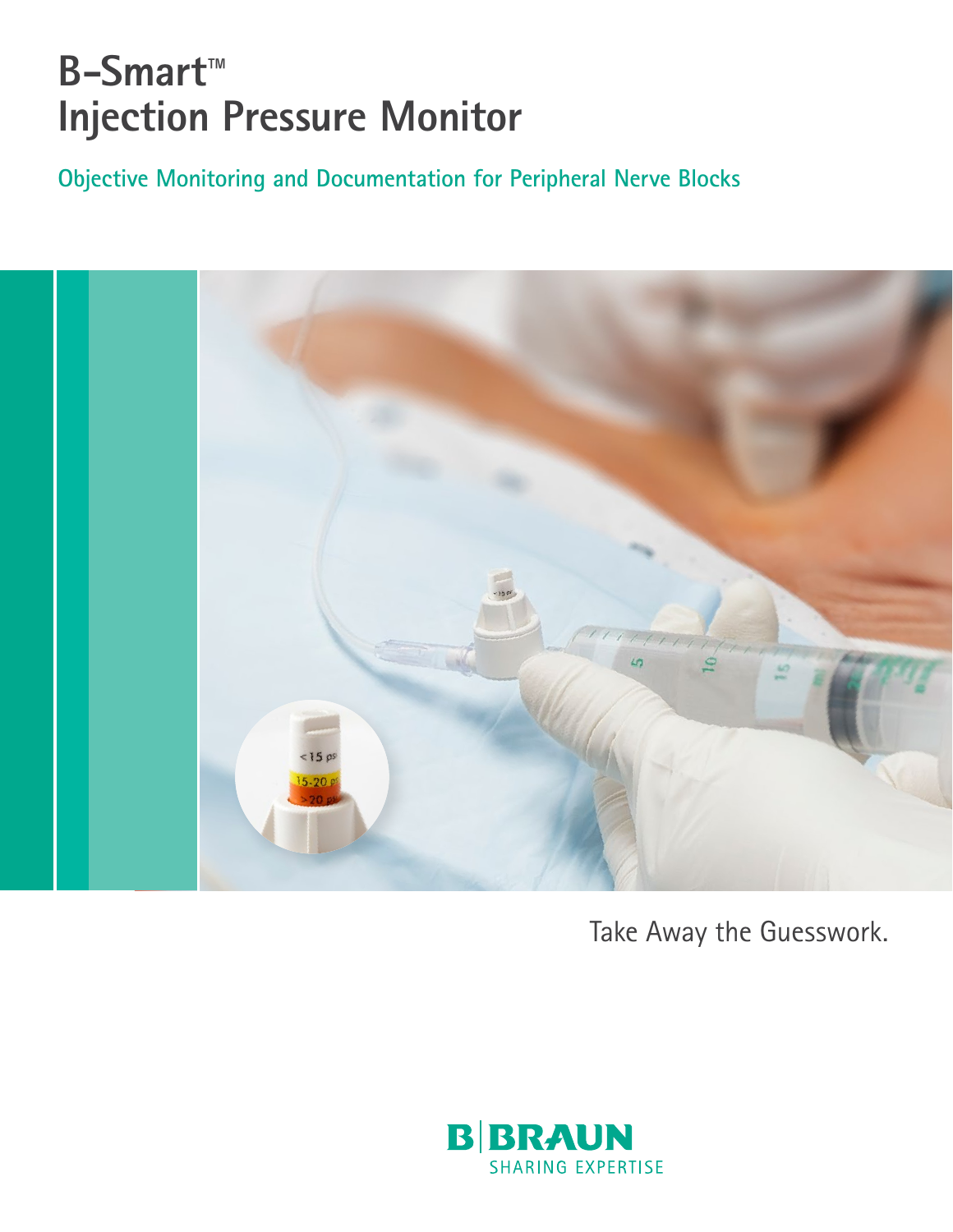## Be Decisive with the B-Smart™ Injection Pressure Monitor.



The B-Smart pressure monitor is the first disposable manometer for objective monitoring of injection pressure during administration of peripheral nerve blocks (PNB). Monitoring opening injection pressure with the B-Smart monitor can help identify potentially unsafe injections before they start. When the B-Smart monitor indicates high  $($  > 15 psi) opening injection pressure, the needle can be repositioned and the injection resumed.

### Significance of Objective Pressure Measurements

*Intrafascicular injections at high pressures > 15 psi: "*High injection pressures at the onset of injection may indicate an intraneural needle placement and lead to severe fascicular injury and persistent neurologic deficits."1

*Needle-nerve contact and high pressures:*  One study cites 97% detection of needlenerve contact at  $\geq 15$  psi<sup>2</sup>. Forceful needle-nerve contact and injection may result in intraneural inflammatory changes.<sup>3</sup>

*Perineural injections:*  Typically result in pressures  $\leq 4$  psi<sup>1</sup> Resistance to injection is part of the standard documentation procedure during nerve blocks. Before the B-Smart monitor, documentation of resistance was merely subjective and relied on the "learned feel" and experience of the provider.

The results of one study show that, "providers vary widely in their perception of appropriate force and rate of injection during PNB. The syringe-feel method of assessing injection force is inconsistent." 4 Of the 30 providers, "21 (70%) initiated injection using a force that resulted in pressures greater than 20 psi; 15 (50%) used a force greater than 25 psi, and 3 (10%) exerted pressures greater than 30 psi."4



## Priming the B-Smart Pressure Monitor



- 1. Attach the B-Smart monitor to filled syringe
- 2. Attach needle tubing to the B-Smart monitor
- 3. Flush system, ensuring the B-Smart monitor's piston rises so "> 20 psi" (orange) is visible.

The B-Smart monitor's piston must move upward during priming in order for the device to be ready to use. It may be helpful to obstruct the injection tubing to accomplish

this. Refer to product labeling for complete instructions for use.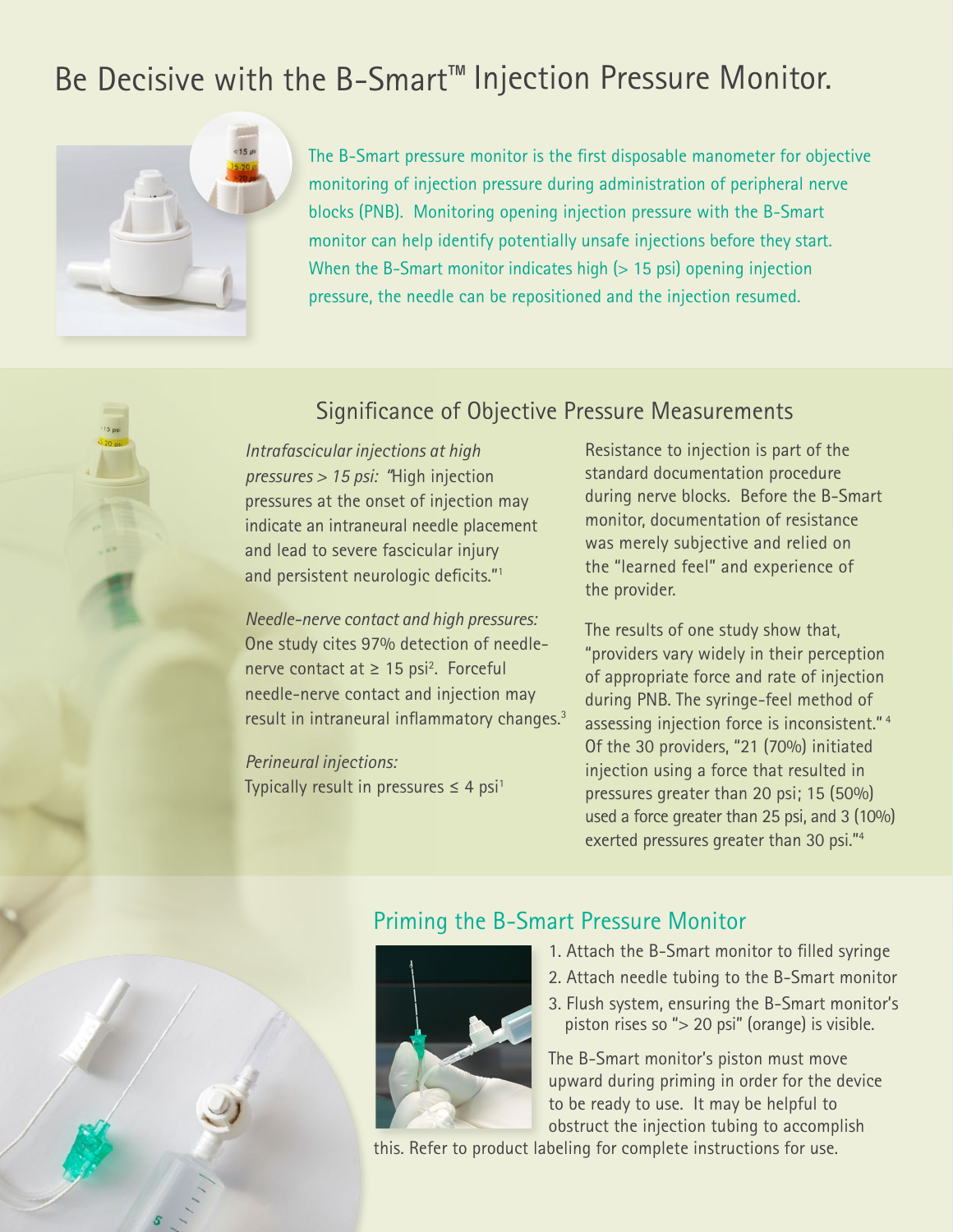## **Objective pressure information regardless of who performs the injection**

 $ABS$ 

M.

MI 0.6 1/13/2012

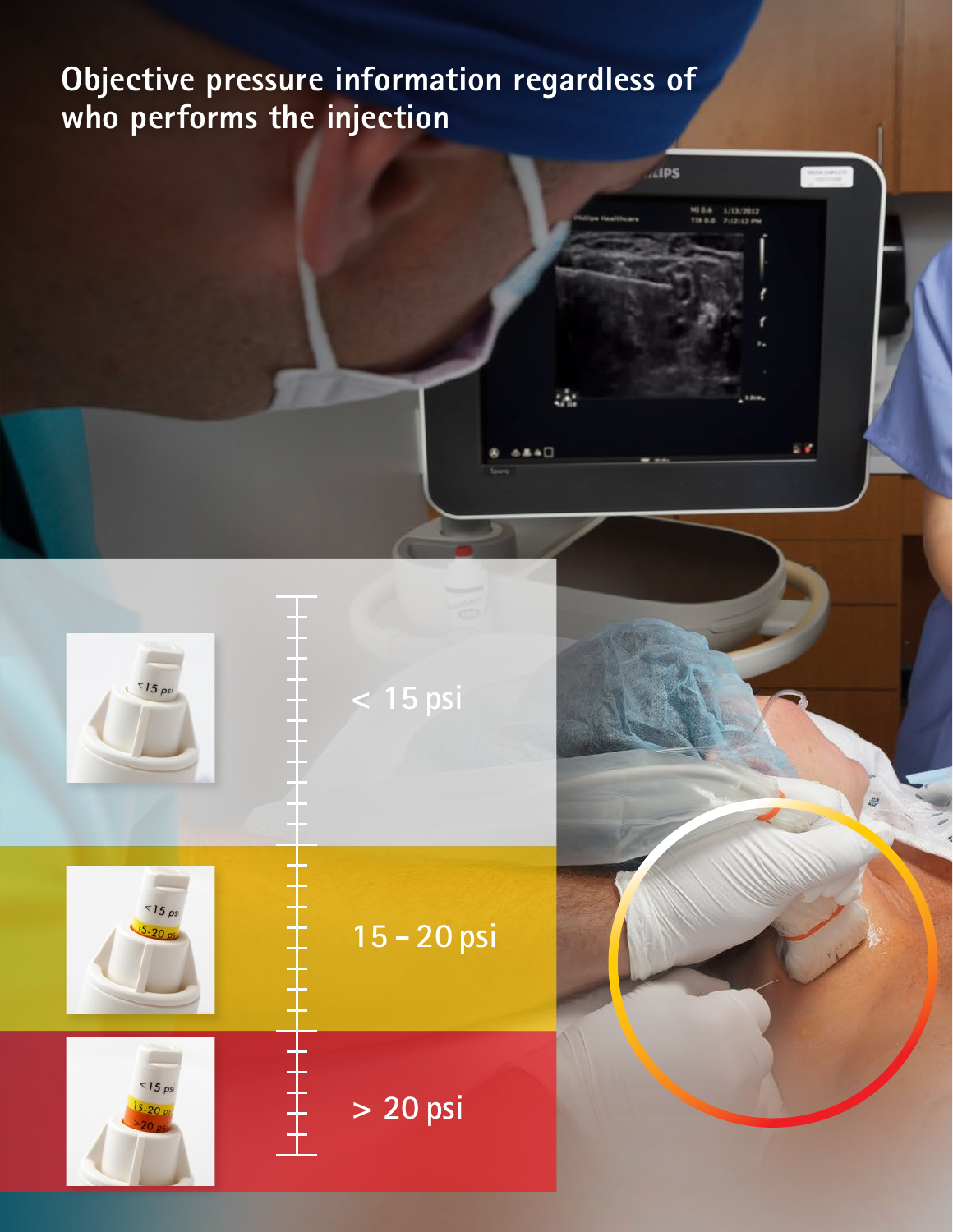Advantages of Monitoring Opening Injection Pressure with the B-Smart™ Injection Pressure Monitor.

#### **Take away the guess work:**

Provides a visual indication of injection pressure

#### **Last line of defense:**

Monitoring pressure in real-time provides objective information to make more informed decisions on how to proceed with an injection.

#### **Objective documentation:**

An objective and quantifiable method of monitoring and documenting injection pressure regardless of who performs the injection

#### What is Opening Injection Pressure?

Before an injection of local anesthetic can occur, a certain pressure is required to overcome the resistance of the tissue at the tip of the needle. The pressure in the syringe/B-Smart/tubing/needlesystem at which the resistance of the tissue is overcome and the flow of the local anesthetic begins is called the opening injection pressure.

Pressure is equal throughout the syringe/ B-Smart/tubing/needle system and independent of the size of the system or speed of injection until flow begins (Pascal's law).

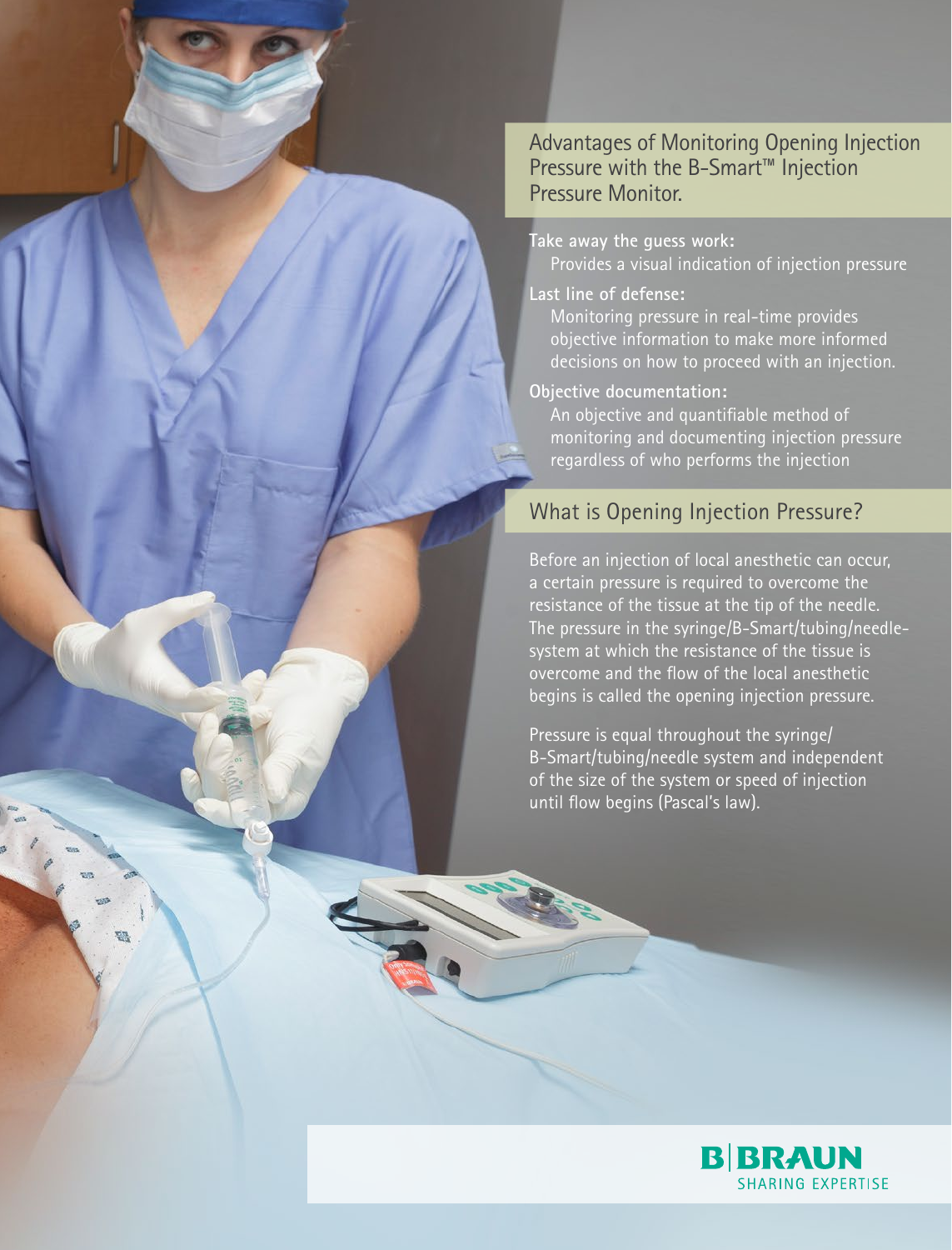## **Intrafascicular injection. High pressure >15 psi**



"High injection pressures at the onset of injection may indicate an intraneural needle placement and lead to severe fascicular injury and persistent neurologic deficits."1

"The majority of intraneural injections were associated with high pressures (25-45 psi) at the beginning of the injection. Persistent motor deficits were observed in all 4 animals having high injection pressures ( $\geq$  25 psi)."<sup>1</sup>

### **Needle-nerve contact. 97% detection at 15 psi**<sup>2</sup>



Illustrations courtesy of the New York School of Regional Anesthesia, NYSORA.

Forceful needle-nerve contact and injection may result in intraneural inflammatory changes.3

## **Perineural injection. Low pressure ≤ 15 psi**



"Extraneural (1-mm distant) needle placements were associated with low opening injection pressure (<15 PSI).**²**

"All perineural injections resulted in pressures ≤ 4 psi. Normal motor function returned 3 hours after all injections associated with low injection pressures ( $\leq$ 11 psi)."<sup>1</sup>